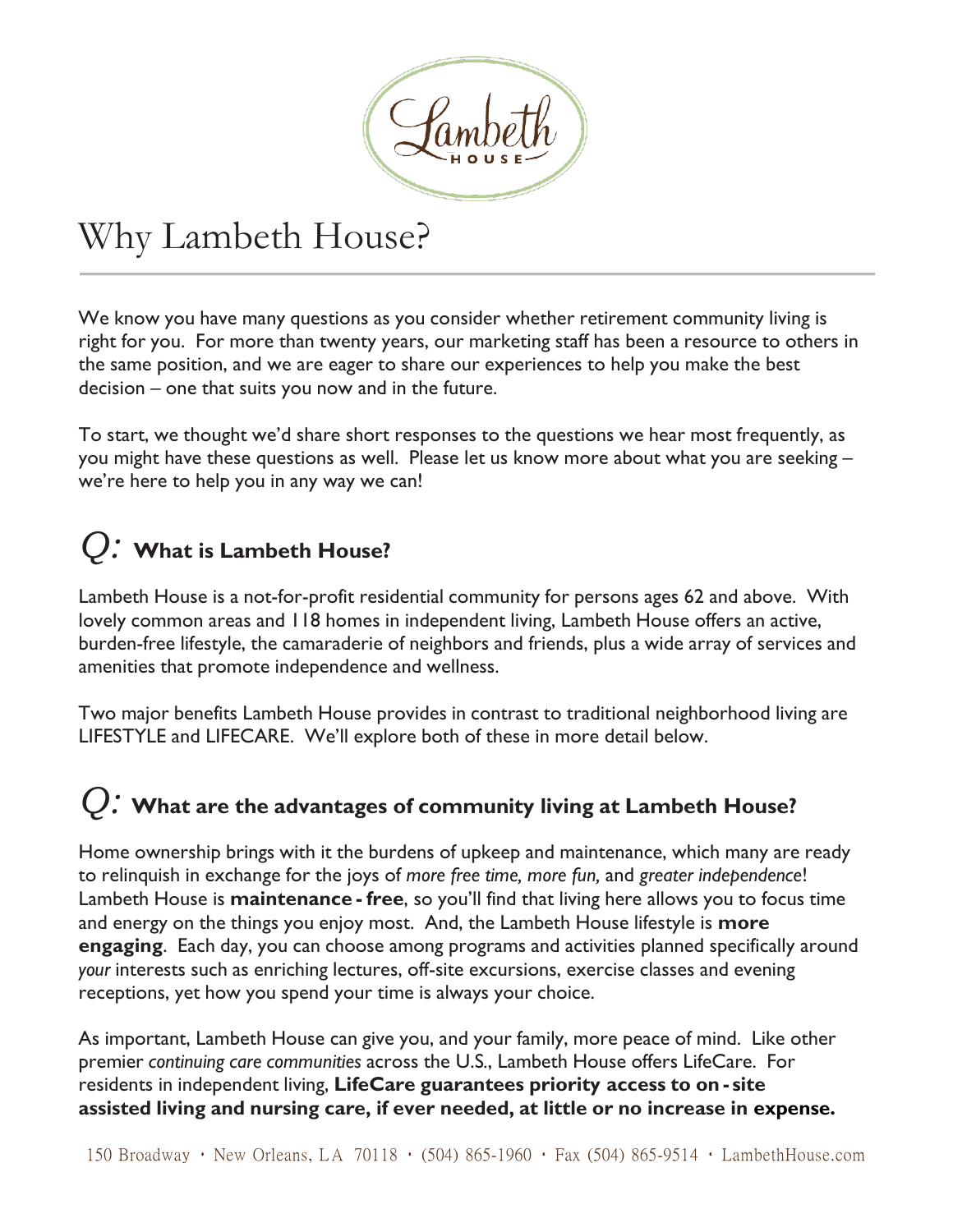LifeCare is effectively like insurance – it protects your assets by reducing risk associated with rising costs of long-term care.

We know moving can be difficult, especially if you are moving from a home you've lived in for many years. However, it is a short-term challenge for long-term gain. The rewards are many, and we often hear from new residents, "I wish I had moved here sooner!" On your visits, we encourage you to talk to our residents to hear firsthand about their experiences, and let us know if there is anything we can do to make your transition an easy one.

## *Q:* **Do <sup>I</sup> "buy" my home at Lambeth House?**

No. Moving to Lambeth House involves an entrance fee, which is **90% refundable to you or your estate** regardless of the tenure of your residence, but there is no "purchase" or property transfer. **The entrance fee makes LifeCare possible**, and monthly fees provide for use of your residence and common areas, maintenance and basic utilities, plus a wide array of services, programs and amenities. Since there is no home purchase, there are also **no property taxes or homeowners insurance!**

### *Q:* **How much does Lambeth House cost and what is included?**

Considering all the amenities and benefits that Lambeth House provides, you'll see that it is a great value. One simple monthly fee covers regular living expenses and MUCH more:

- Your private residence: choose from a variety of appealing home styles, all of which feature a full kitchen, sprinkler system, washer and dryer, and spacious closets
- 15,000 square feet of beautifully maintained common areas including parlors, library, fitness center, card/game room, auditorium, penthouse, courtyard, office and private dining room
- A flexible meal plan: continental breakfast daily, plus restaurant-style dining at your choice of lunch or dinner
- A full schedule of cultural, educational, social and wellness programs including concerts and lectures here at Lambeth House, plus frequent outings to New Orleans' best restaurants and destinations
- Weekly housekeeping and flat laundry service
- Private, scheduled transportation
- Valet service
- All utilities except telephone and internet
- Emergency call-and-response system and 24-hour staffing
- **Interior maintenance (including appliances)**
- Maintenance of building, common areas, and exterior landscaping
- Assisted living and nursing care, if needed